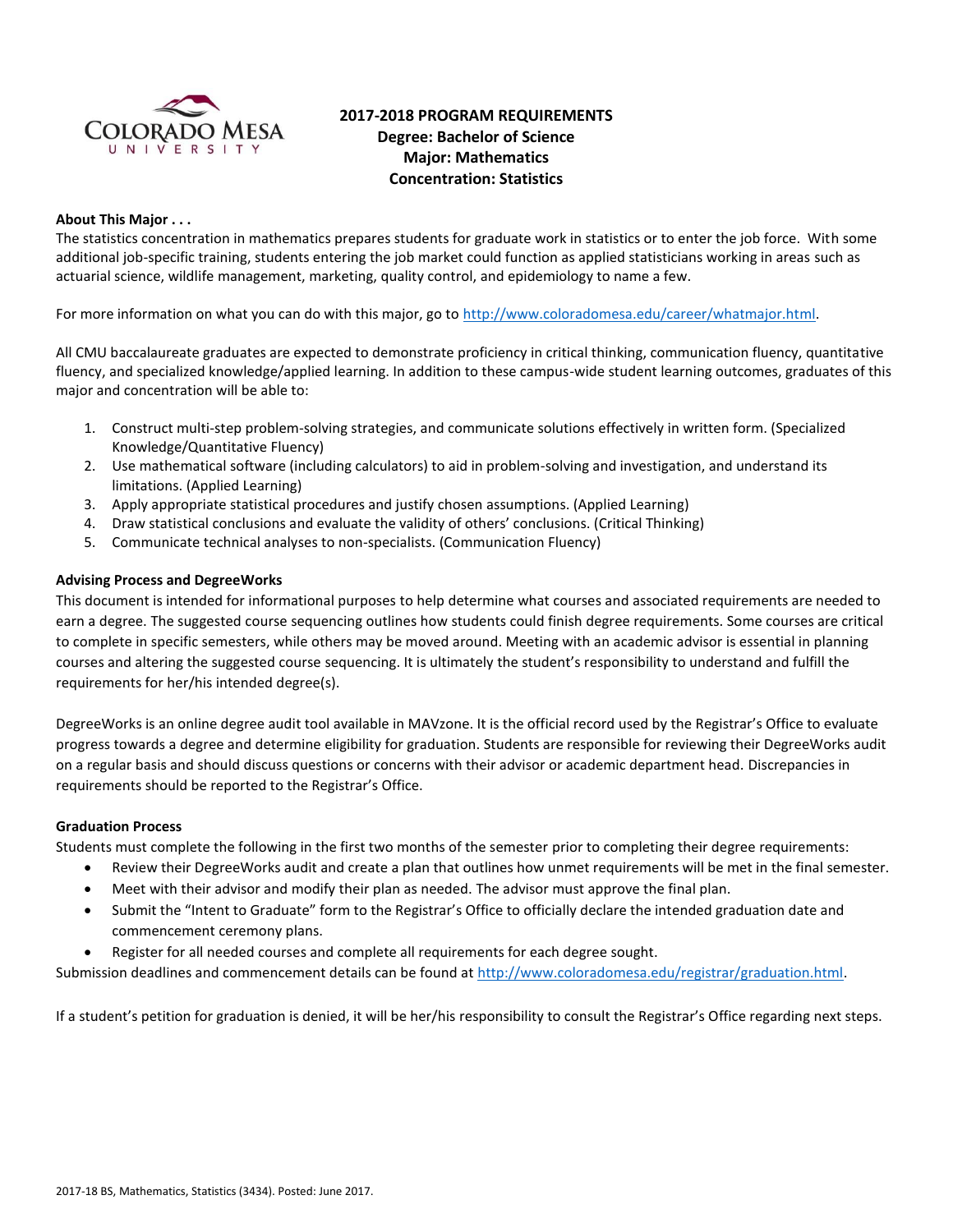# **INSTITUTIONAL DEGREE REQUIREMENTS**

The following institutional degree requirements apply to all CMU baccalaureate degrees. Specific programs may have different requirements that must be met in addition to institutional requirements.

- 120 semester hours minimum.
- Students must complete a minimum of 30 of the last 60 hours of credit at CMU, with at least 15 semester hours in major discipline courses numbered 300 or higher.
- 40 upper-division credits (an alternative credit limit applies to the Bachelor of Applied Science degree).
- 2.00 cumulative GPA or higher in all CMU coursework.
- A course may only be used to fulfill one requirement for each degree/certificate.
- No more than six semester hours of independent study courses can be used toward the degree.
- Non-traditional credit, such as advanced placement, credit by examination, credit for prior learning, cooperative education and internships, cannot exceed 30 semester credit hours for a baccalaureate degree; A maximum of 15 of the 30 credits may be for cooperative education, internships, and practica.
- Pre-collegiate courses (usually numbered below 100) cannot be used for graduation.
- Capstone exit assessment/projects (e.g., Major Field Achievement Test) requirements are identified under Program-Specific Degree Requirements.
- The Catalog Year determines which program sheet and degree requirements a student must fulfill in order to graduate. Visit with your advisor or academic department to determine which catalog year and program requirements you should follow.
- See "Requirements for Undergraduate Degrees and Certificates" in the catalog for a complete list of graduation requirements.

# **PROGRAM-SPECIFIC DEGREE REQUIREMENTS**

- 2.50 cumulative GPA or higher in coursework toward the major content area
- At most one "D" may be used in completing major requirements.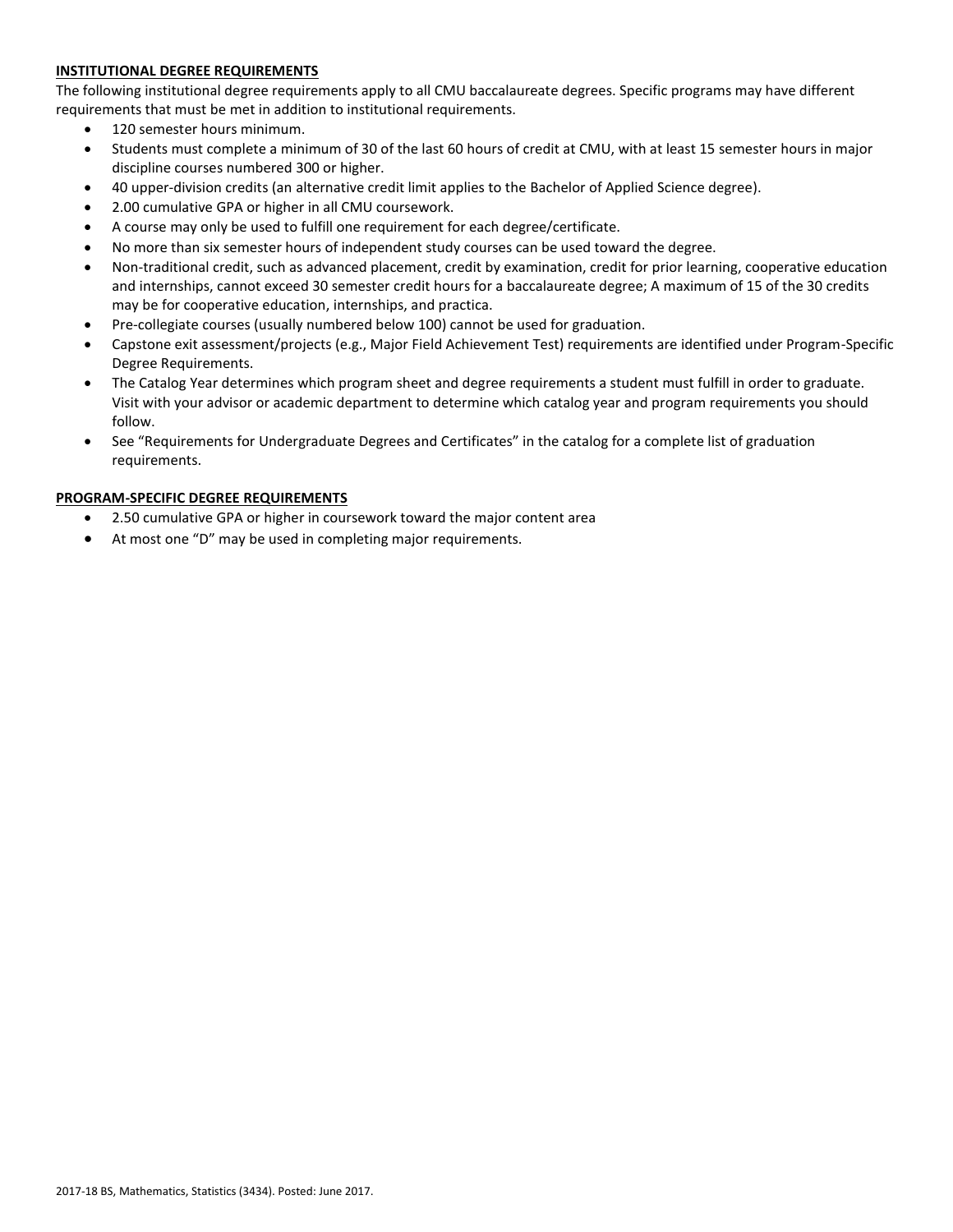### **ESSENTIAL LEARNING REQUIREMENTS** (31 semester hours)

See the current catalog for a list of courses that fulfill the requirements below. If a course is an Essential Learning option and a requirement for your major, you must use it to fulfill the major requirement and make a different selection for the Essential Learning requirement.

**English** (6 semester hours, must receive a grade of "C" or better and must be completed by the time the student has 60 semester hours.)

- ENGL 111 English Composition (3)
- ENGL 112 English Composition (3)

**Mathematics** (3 semester hours, must receive a grade of "C" or better, must be completed by the time the student has 60 semester hours.)

- $\Box$  MATH 151 Calculus I (5)
	- 3 credits apply to the Essential Learning requirements and 2 credits apply to Elective credit.

#### **Humanities** (3 semester hours)

 $\Box$  Select one Humanities course (3)

#### **Social and Behavioral Sciences** (6 semester hours)

- $\square$  Select one Social and Behavioral Sciences course (3)
- $\square$  Select one Social and Behavioral Sciences course (3)

#### **Natural Sciences** (7 semester hours, one course must include a lab)

- $\Box$  Select one Natural Sciences course (3)
- $\Box$  Select one Natural Sciences course with a lab (4)

#### **History** (3 semester hours)

 $\Box$  Select one History course (3)

#### **Fine Arts** (3 semester hours)

 $\Box$  Select one Fine Arts course (3)

# **OTHER LOWER-DIVISION REQUIREMENTS**

# **Wellness Requirement** (2 semester hours)

- $\Box$  KINE 100 Health and Wellness (1)
- $\Box$  Select one Activity course (1)

# **Essential Learning Capstone** (4 semester hours)

Essential Learning Capstone must be taken after completion of the Essential Learning English and Mathematics requirements, and when a student has earned between 45 and 75 hours.

- $\Box$  ESSL 290 Maverick Milestone (3)
- $\square$  ESSL 200 Essential Speech (1)

# **FOUNDATION COURSES** (8 semester hours)

- $\Box$  MATH 152 Calculus II (5)
- $\square$  STAT 200 Probability and Statistics (3)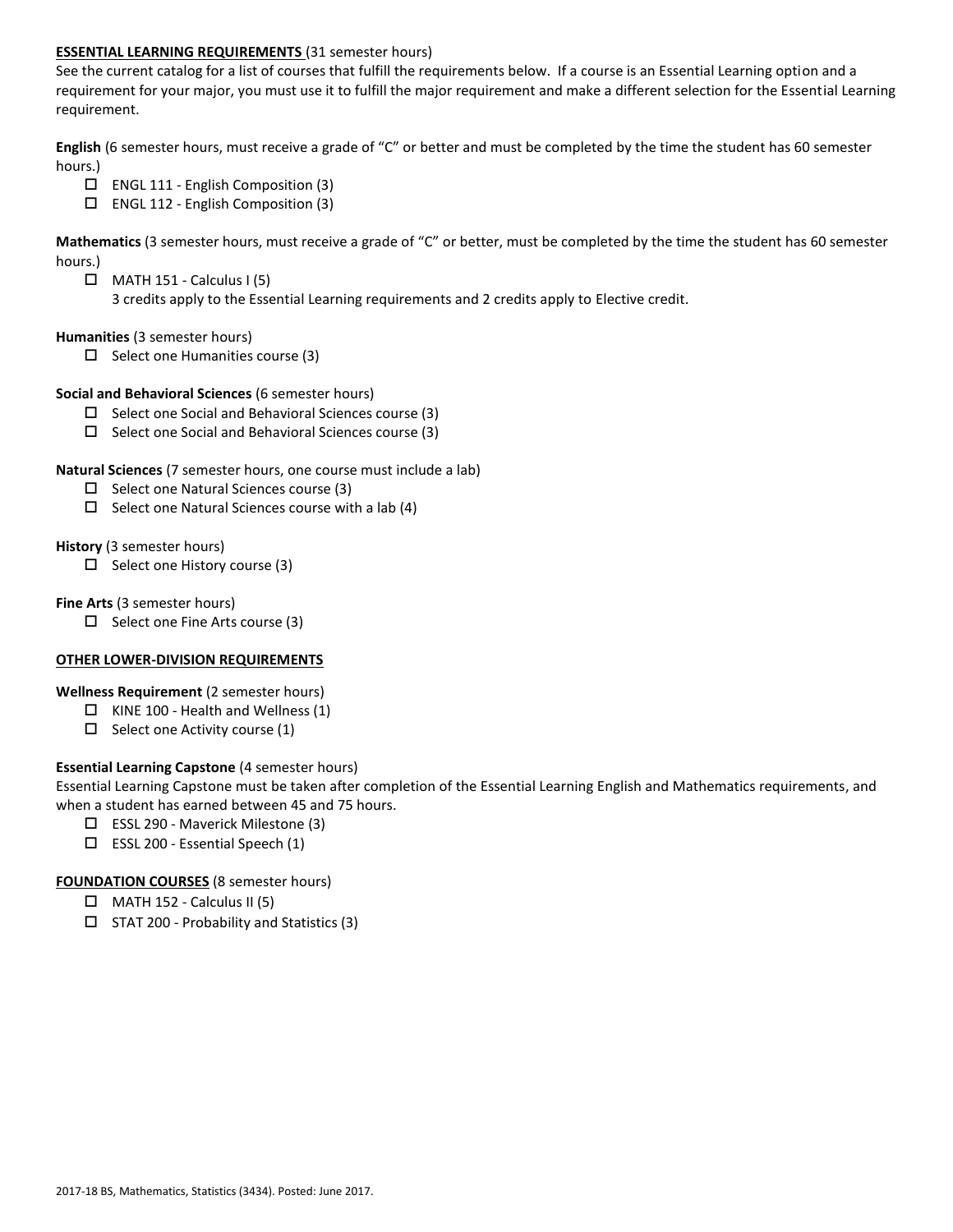# **BS, MATHEMATICS, STATISTICS REQUIREMENTS** (43 semester hours. A 2.5 GPA is required in the major courses. At most one "D"

may be used in completing major requirements.))

**Core Courses** (18 semester hours)

- $\Box$  MATH 150 Topics and Careers in Math (1)
- MATH 225 Computational Linear Algebra (2)
- $\Box$  MATH 240 Introduction to Advanced Mathematics (4)
- $\Box$  MATH 253 Calculus III (4)
- $\Box$  MATH 325 Linear Algebra (3)
- MATH 484 Senior Seminar I (2)
- MATH 494 Senior Seminar II (2)

### **Required Courses** (25 semester hours)

- $\Box$  CSCI 111- Computer Science 1: Foundations (4)
- $\Box$  One of the following courses: MATH 452 - Introduction to Real Analysis I (3) MATH 460 - Advanced Linear Algebra (3)
- $\Box$  STAT 311 Statistical Methods (3)
- $\Box$  STAT 313 Sampling Techniques (3)
- $\square$  STAT 350 Mathematical Statistics I (3)
- $\square$  STAT 351 Mathematical Statistics II (3)
- STAT 412 Correlation and Regression (3)
- $\square$  STAT 425 Design and Analysis of Experiments (3)

**GENERAL ELECTIVES** (All college level courses appearing on your final transcript, not listed above that will bring your total semester hours to 120 hours. 32 semester hours, 12 additional upper division hours may be needed.)

| $\Box$       | MATH 151 - Calculus I (2)                                                                                              |
|--------------|------------------------------------------------------------------------------------------------------------------------|
| $\mathbf{L}$ | <u> 1989 - Johann Stoff, Amerikaansk politiker (</u>                                                                   |
| П            | <u> 1989 - Johann John Stone, mars et al. 1989 - John Stone, mars et al. 1989 - John Stone, mars et al. 1989 - Joh</u> |
|              |                                                                                                                        |
| $\mathbf{L}$ | <u> 1989 - Johann John Stone, mars eta bat eta bat eta bat eta bat eta bat eta bat eta bat eta bat eta bat eta b</u>   |
|              |                                                                                                                        |
| П            |                                                                                                                        |
| П            | <u> 1989 - Jan James James James James James James James James James James James James James James James James J</u>   |
|              |                                                                                                                        |
| П            |                                                                                                                        |
| П            | <u> 1989 - Johann John Stone, Amerikaansk politiker (* 1918)</u>                                                       |
|              |                                                                                                                        |
|              |                                                                                                                        |
|              |                                                                                                                        |